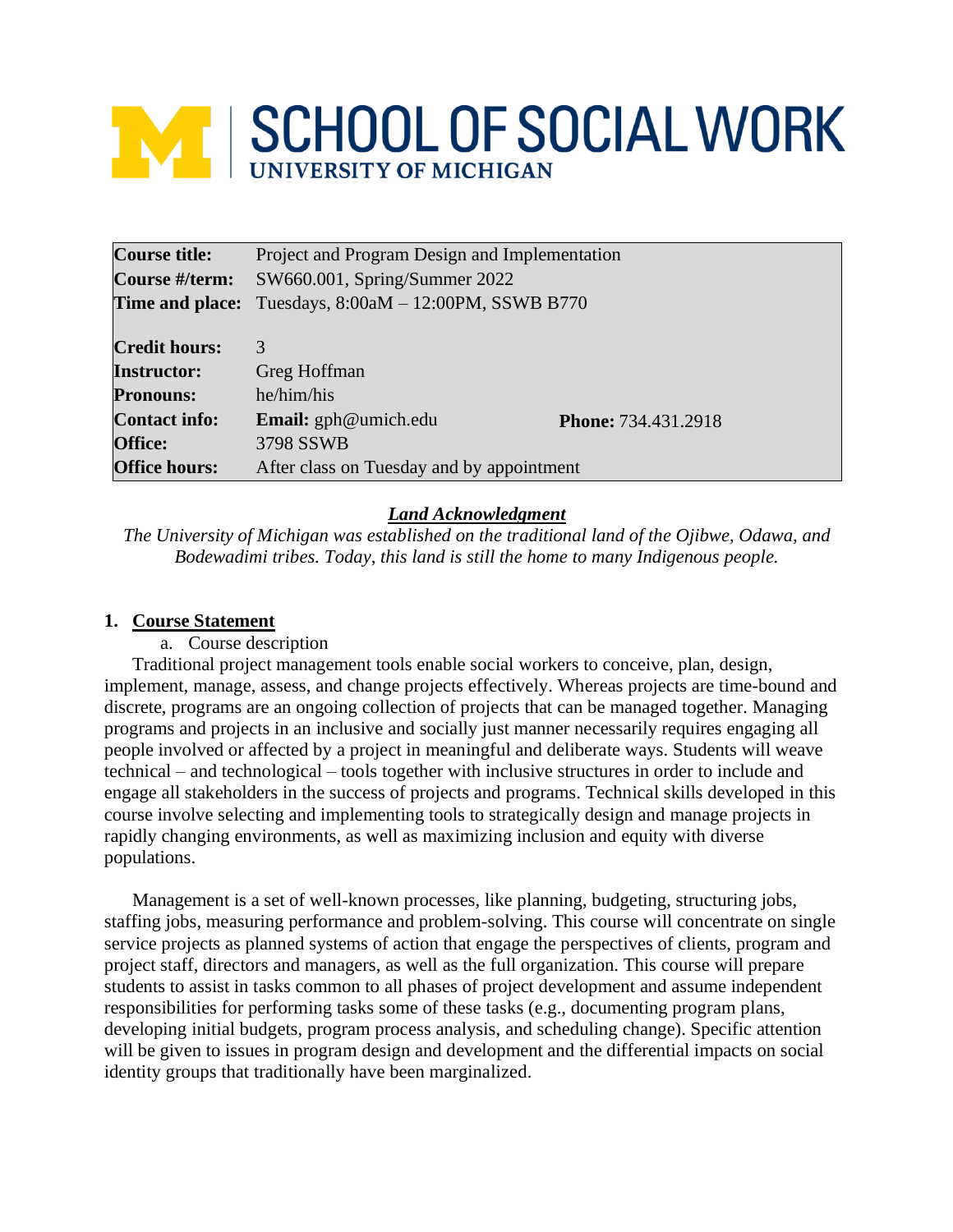## **b. Course objectives and competencies**

Upon completion of the course, students will:

- 1. Describe the phases of program analysis, design, implementation, and monitoring. (4, 6, 7, 8, 9)
- 2. Apply coherent frameworks to analyze, plan, implement, monitor, and initially evaluate incremental and radical change within a human service organization program. (4, 6, 7, 8, 9)
- 3. Describe and analyze the organizational and external environment within which proposed programs would operate. (1, 2, 7, 9)
- 4. Identify and analyze goals, objectives, tasks, and expected outcomes, as well as allocation of time and job functions of staff members. (1, 7, 9)
- 5. Employ various assessment tools for understanding program components and procedures. (1, 3, 7)
- 6. List the major steps involved in designing, implementing and monitoring a program change. (7, 8, 9)
- 7. Identify critical issues to consider in program design, development and implications for service delivery with regard to diverse populations served. (1, 2, 7, 8, 9)
- 8. State and apply aspects of the Social Work Code of Ethics that are germane to the development, implementation, and monitoring of social programs. (1, 2)

# **c. Course design**

This course encourages a "flipped classroom" format in which students complete prep work (readings, videos, etc.) before class sessions, organized in the weekly modules in Canvas. The majority of class time used for ALL students will focus on lectures, small group discussions, skill-building exercises, role plays, simulations, case examples, and guest lectures as appropriate. The weekly lecture portion will be shortened to no longer than 2 hours in most cases, though the instructor may utilize the full scheduled 4-hour time. Students are encouraged to use remaining class time to complete their asynchronous work, or to work on the group project assignments.

# **d. Curricular themes**

## Theme Relation to Multiculturism and Diversity

Students will be made aware of their overt and covert assumptions about the needs, responsiveness, and behavior of various client groups and other program participants and critically examine such assumptions and their expression in the processes of project planning, execution, and monitoring.

# Theme Relation to Social Justice

Implications of program goals and objectives in facilitating or limiting more humane social change and social justice will be an integral part of the course. Examples of possible topics include: accessibility of services and "creaming" clients in an environment of managed care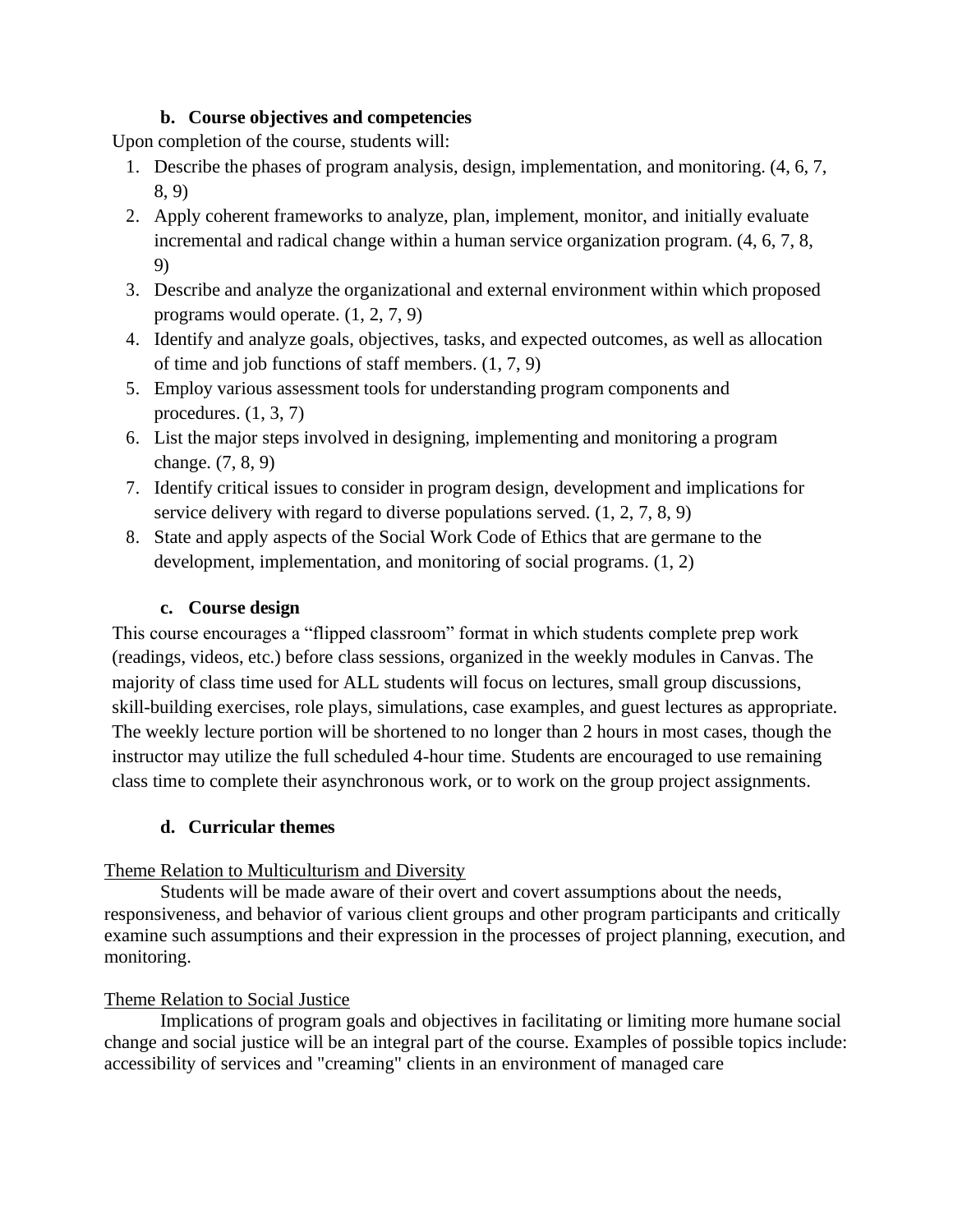#### Theme Relation to Behavioral and Social Science Research

Models, approaches, and examples of program design, implementation, and monitoring will be drawn from the literature in organizational sciences, and students will be encouraged to constructively apply such theory and knowledge in a systematic fashion to their own analyses.

## Relationship to social work ethics and values

Students will learn to examine the implications of program design, implementation, and monitoring in terms of social work ethics, and design, implement, and monitor programs and their changes while keeping within and embodying social work ethics.

## 2. Class Requirements

## **Text and class materials Course Text Book**

Rowe, Sandra F. (2020). **Project Management for Small Projects** (3rd ed). Barrett- Koehler Publishers, Inc. (Available online at Umich Library)

## **Additional Reading and Asynchronous Materials** – available on Canvas organized by week/module

#### How Readings will be Incorporated:

Each week the readings will inform, supplement and/or introduce concepts connected to the activities and topics for discussion in class each week. The connections between the readings and in class activities may or may not be directly identified or explicitly called out. (e.g., Typically, we will not dedicate class time to re-capping the content from readings; readings are to be done outside of class time, in preparation for class, and used as tools to raise inquiries for discussion, or to better understand and/or be prepared for the activities and assignments.) The readings fulfill many different functions– they may provide fundamental practice knowledge, address many common questions about social work practice, and/or illustrate perspectives, critiques and new ideas from scholars across cultural contexts, and/or present multiple perspectives on a given theory, practice, or social work topic. Depending on the type reading, the content may be an obvious connection (e.g., "How to complete a project") or it may be more abstract (e.g., "A Longitudinal Study on the Effectiveness of LEAN Process Improvement Tools in the healthcare industry.") If the connection between readings and class activities seems unclear, please feel welcome to ask about the connections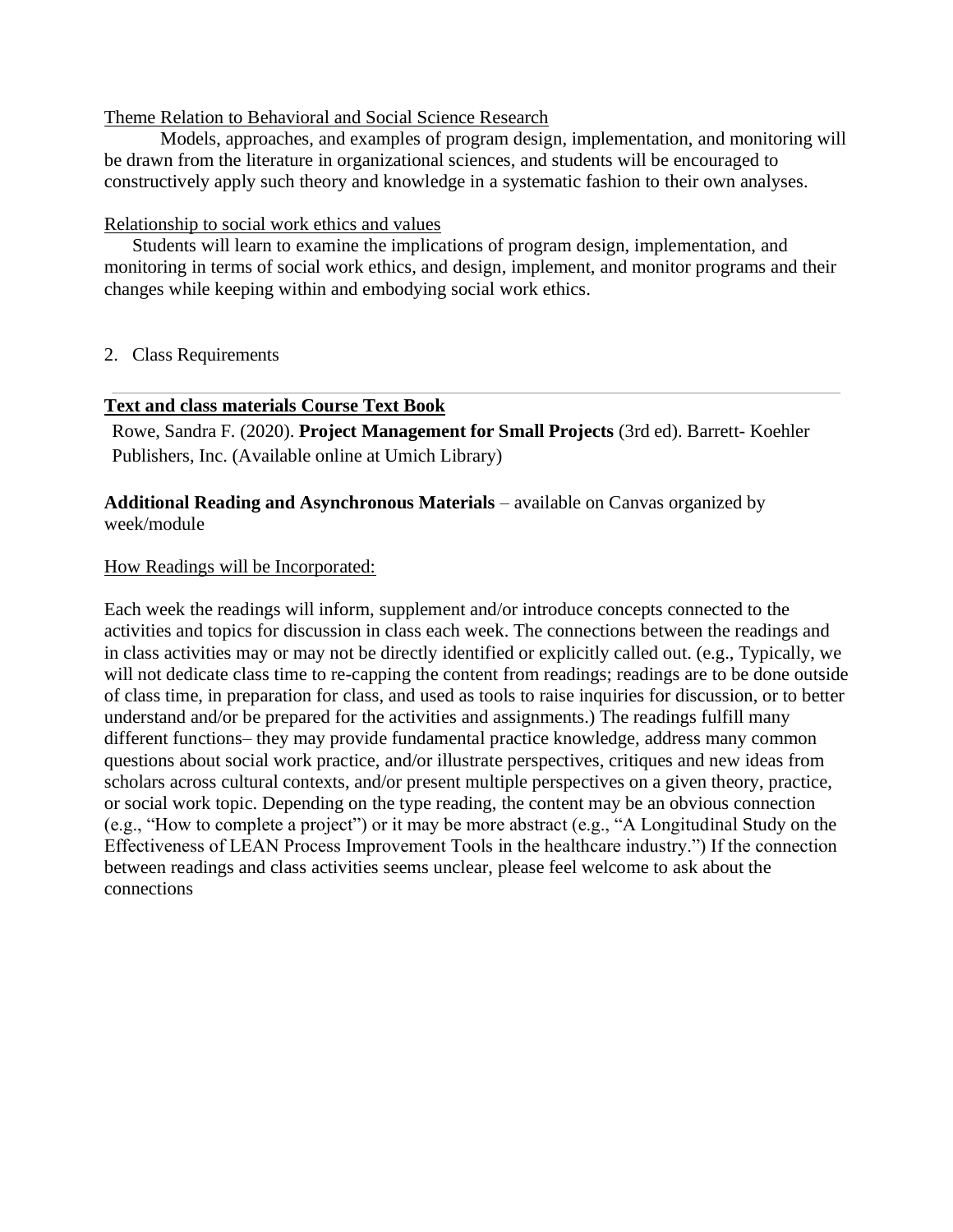# **Class schedule**

| <b>CLASS</b>               | <b>TOPIC</b>                                            | <b>READINGS &amp; ASSIGNMENTS DUE ON THIS</b><br><b>DATE</b>                           |  |  |
|----------------------------|---------------------------------------------------------|----------------------------------------------------------------------------------------|--|--|
|                            |                                                         |                                                                                        |  |  |
| <b>Class 1</b>             | <b>Introduction, Expectations &amp;</b>                 | See Modules for Readings/Materials                                                     |  |  |
| 5.10.22                    | <b>Course Overview</b>                                  |                                                                                        |  |  |
| Class 2                    | The Right Start – Preparing                             | See Modules for Readings/Materials                                                     |  |  |
| 5.17.22                    | <b>People and Organizations for</b><br><b>Change</b>    |                                                                                        |  |  |
| Class 3                    | <b>PM Initiating Processes:</b>                         | See Modules for Readings/Materials                                                     |  |  |
| 5.24.22                    | <b>Group/Team Charters</b>                              | <b>DEI Reflection #1 Due by beginning of class</b>                                     |  |  |
| Class 4                    | <b>PM Initiating Processes:</b>                         | See Modules for Readings/Materials                                                     |  |  |
| 5.31.22                    | <b>Project Charters</b>                                 |                                                                                        |  |  |
| Class <sub>5</sub>         | <b>PM Planning Processes:</b>                           | See Modules for Readings/Materials                                                     |  |  |
| 6.7.22                     | <b>LogFrames</b>                                        | <b>Group Assignment #1 Due by beginning of</b>                                         |  |  |
|                            |                                                         | class                                                                                  |  |  |
| Class 6<br>6.14.22         | <b>PM Planning Processes: Gantt</b><br><b>Charts</b>    | See Modules for Readings/Materials                                                     |  |  |
| <b>Class 7</b>             | <b>PM Controlling Processes:</b>                        | See Modules for Readings/Materials                                                     |  |  |
| 6.21.22                    |                                                         | <b>LogFrame Quality Checklist Assignment Due</b>                                       |  |  |
| Class 8                    | <b>PM Controlling Processes:</b>                        | See Modules for Readings/Materials                                                     |  |  |
| 6.28.22                    | <b>Program Analytics</b>                                | <b>Group Assignment #2 Due by beginning of</b><br>class                                |  |  |
| Class 9<br>7.5.22          | <b>PM Closing Processes: Closing</b>                    | See Modules for Readings/Materials                                                     |  |  |
| <b>Class 10</b>            | <b>Closing with Confidence;</b>                         | See Modules for Readings/Materials                                                     |  |  |
| 7.12.22                    | <b>Lessons Learned</b>                                  |                                                                                        |  |  |
| <b>Class 11</b>            | <b>Group Consultations with</b>                         | See Modules for Readings/Materials                                                     |  |  |
| 7.19.22                    | <b>Professor and Work Day</b>                           | <b>DEI Reflection #2 Due</b><br>$\bullet$                                              |  |  |
|                            |                                                         | <b>Group Assignment #3 Due for consultation;</b><br>$\bullet$                          |  |  |
|                            |                                                         | revisions uploaded to Canvas by 11:59pm                                                |  |  |
| <b>Class 12</b><br>7.26.22 | <b>Group Presentations and</b><br><b>Course Wrap-Up</b> | No additional Readings/Materials<br><b>Group Presentation deliverables uploaded to</b> |  |  |
|                            |                                                         | $\bullet$<br>canvas by beginning of class                                              |  |  |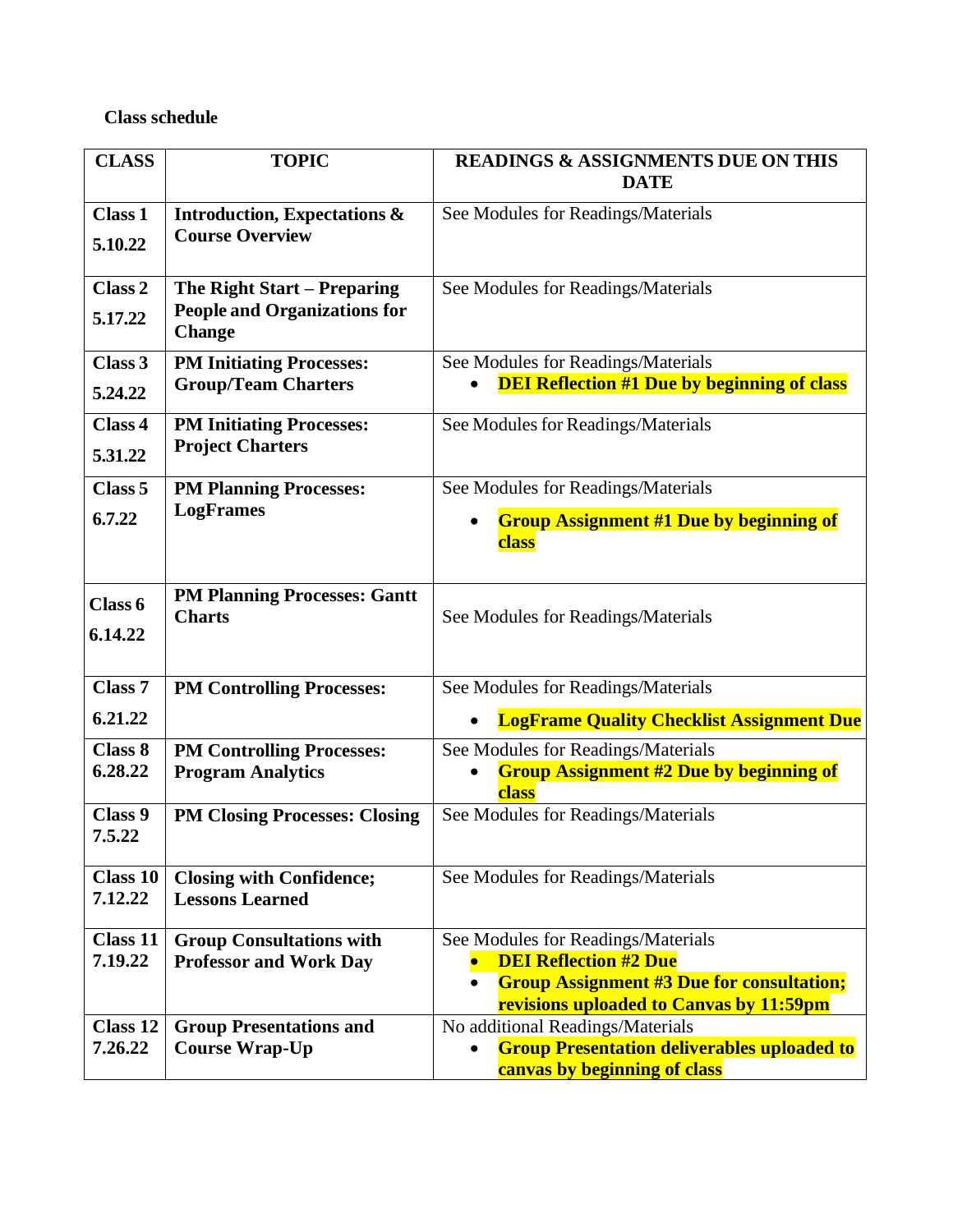# **Assignments**

This is a macro social work course that will use assignments to help illustrate the benchmarks of a project or program implementation process. Most of the assignments are group projects – which means you'll need to remain extra diligent in checking your emails and other forms of communication with your group. Due dates may change based on topic progression and following a class discussion. If you feel the due dates are not syncing up with your understanding of the material, please let me know in class or via phone/email as soon as possible.

Rubrics for each assignment will be provided in the Canvas Assignments Section, All assignment descriptions and instructions are available under the Assignments tab on Canvas

| 1                       | <b>Engagement, Participation,</b>    | No due date; ongoing.            | 25% of course grade |
|-------------------------|--------------------------------------|----------------------------------|---------------------|
|                         | <b>DEI Reflection Responses (two</b> | Reflection #1 Due 5.24.22        |                     |
|                         | of these)                            | <b>Reflection #2 Due 7.19.22</b> |                     |
| $\overline{2}$          | Group Assignment #1: Team            | Due 6.7.22                       | 15% of course grade |
|                         | <b>Charter &amp; Project Charter</b> |                                  |                     |
|                         | and SWOT                             |                                  |                     |
| 3                       | <b>Individual Assignment</b>         | Due 6.21.22                      | 10% of course grade |
|                         | <b>LogFrame Quality Checklist</b>    |                                  |                     |
|                         |                                      |                                  |                     |
| $\overline{\mathbf{4}}$ | Group Assignment #2: Scope           | Due 6.28.22                      | 20% of course grade |
|                         | <b>Statement, Log Frame &amp;</b>    |                                  |                     |
|                         | <b>GANTT Chart</b>                   |                                  |                     |
| 5                       | <b>Group Assignment #3: Pilot</b>    | Due 7.19.22                      | 10% of course grade |
|                         | <b>Analytics Framework and</b>       |                                  |                     |
|                         |                                      |                                  |                     |
|                         | <b>Closing Checklist</b>             |                                  |                     |
| 6                       | <b>Final Group Presentation</b>      | <b>Presentations on 7.26.22</b>  | 20% of course grade |
|                         |                                      |                                  |                     |
|                         |                                      |                                  |                     |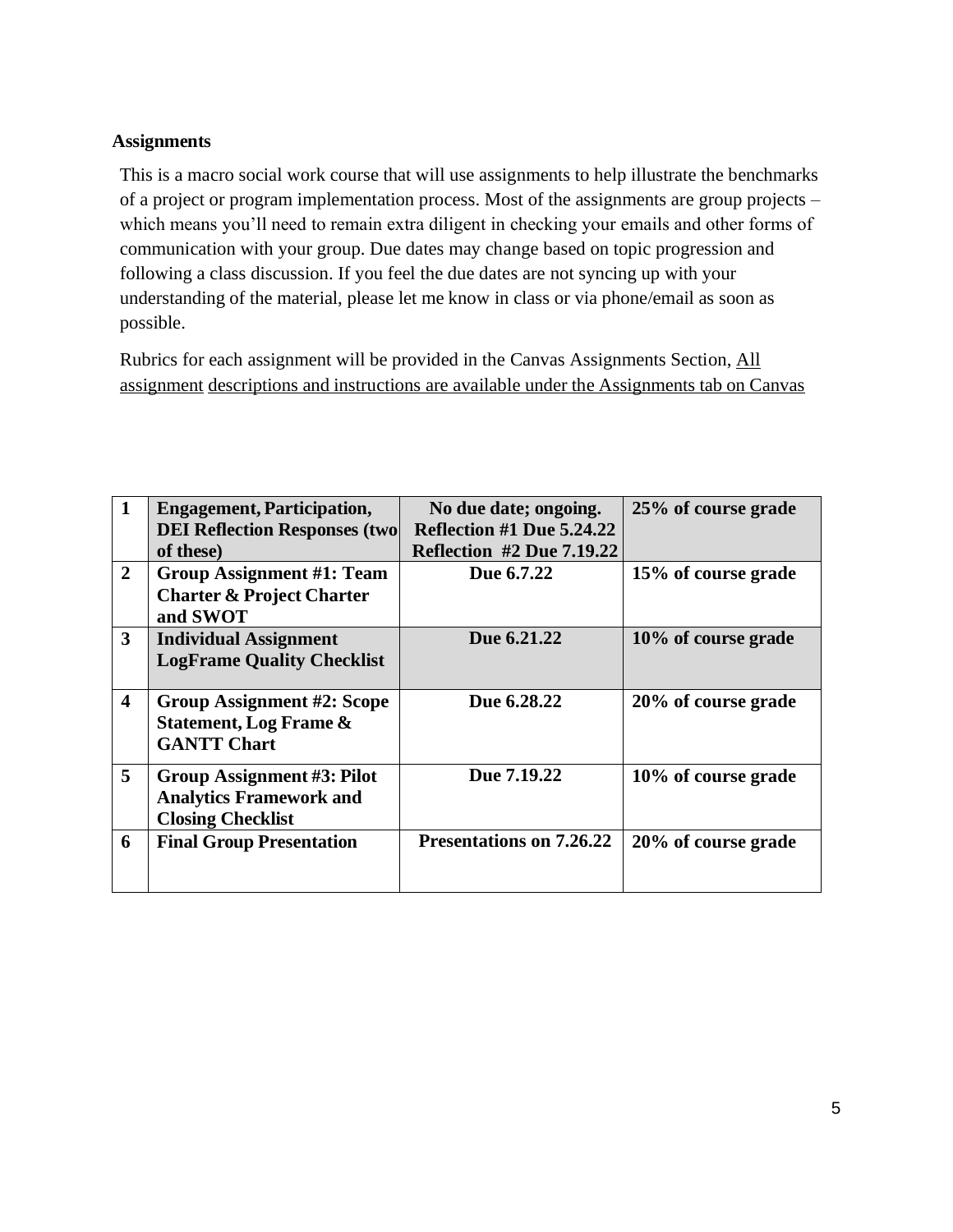## **Assignments Overview**

## Assignment: Engagement, Participation, Attendance, and the DEI Reflection Responses (two of these)

Near the beginning of the semester, and again at the end, you will write a brief reflection on DEI in relation to an activity that we do in class, and the overall concept of project management. These are to be submitted on Canvas according to the provided instructions for the DEI assignment.

You cannot learn in this class if you are not engaged, so I expect you to be engaged in all in-class activities, including contributing comments and questions in class discussions. Some people naturally speak up in class more than others. I recommend that if you are someone who is comfortable talking a lot, you consider "stepping back," and if you are less comfortable talking a lot, you consider "stepping up." However, your engagement score is not predicated on the number of times you speak in class; rather I will focus on your participation in activities and whether it is obvious that you are engaged during class. (Hint: using devices for anything other than classwork  $\neq$  paying attention in class.) Misuse of electronic devices in class will be reflected in your engagement score.

I understand "life happens" when we least expect it, so the following attendance policy will be used. Students may miss two class without penalty, for whatever reasons that may be. You are adults in an advanced graduate class. In light of this, I expect you to conduct yourself as you would in this professional field, so I do not distinguish between "excused" and "unexcused" absences. Missing more than two classes (short of circumstances that are arranged with the professor, such as COVID or illness) will impact your grade with a 2% deduction per absence.

If you do miss class, please contact me in advance of the session. It is your responsibility to first check that week's module and lecture slides BEFORE contacting me about what you have missed. Please do not send me emails asking "What did I miss?" before you've checked Canvas.

If you are attending a conference or other school activity, you must let me know prior to the missed class. All work assigned to make up for the missed class must be turned in as instructed by me.

All assignments must be turned in *on time.* If you are unable to turn in assignments on time, please contact me immediately by email to create a written record. And please do so PRIOR to the deadline. I will respond with an updated submission deadline with a corresponding schedule of points lost depending on the situation. As most of the course assignments are group assignments, please be sure to discuss with your group BEFORE reaching out to the professor about extensions.

If I don't have an email from you requesting additional time – no points will be awarded.

## Assignment: Logical Framework "LogFrame" Quality Checklist

You will use a Quality Checklist, adapted from the textbook, to review and critique a logical framework. More information will be provided about this assignment in class.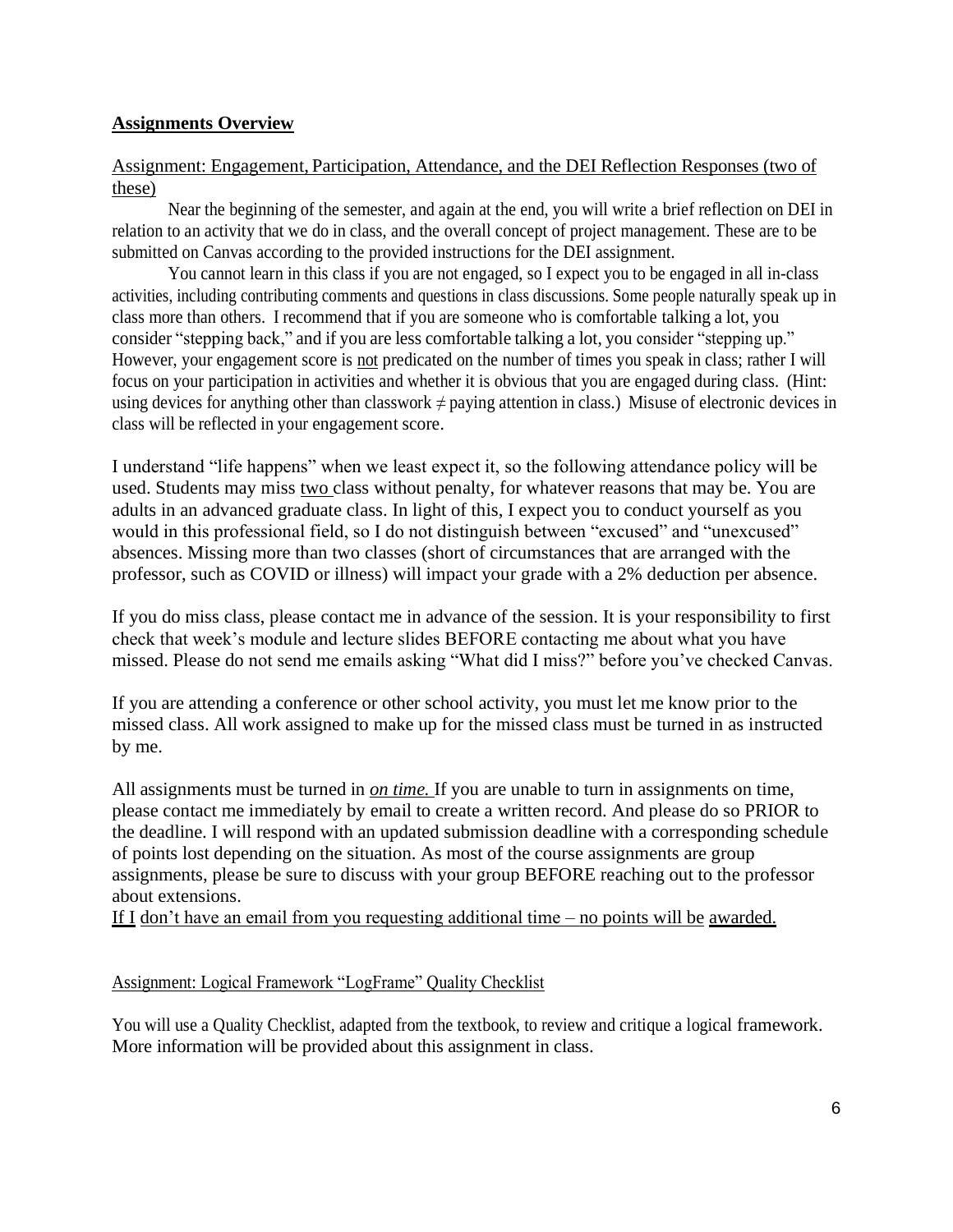## Assignment: Group Project

You will work in a team to design a project using the frameworks we discuss in class. Most teams will not actually launch the project, but it is *possible* that you could complete a project during the semester. This project will mimic the stages as outlined in the course text in a series of connected mini-assignments completed by the group.

- 1. Initiating
	- a. Deliverable(s): Group and Project Charter (Group Assignment #1)
- 2. Planning
	- a. Deliverable(s): Scope Statement, LogFrame, and Gantt Chart (Group Assignment #2)
- 3. Controlling
	- a. Deliverable(s): Pilot Analytics/Evaluation Framework (Group Assignment #3)
- 4. Closing
	- a. Deliverable(s): Project Closing Checklist (Group Assignment #3)

The group project will culminate in the group giving a presentation about their project during the final session with the appropriate deliverable presentation materials (such as a Powerpoint)

## Potential Team Project Topics:

All project teams will design a project that is connected to the idea of MSW student and alumni support and education. Possible topics include, but aren't limited to:

- Alumni supports and programming for recent grads
- Supports from the transition back from the pandemic
- BIPOC Student/Alumni projects
- LGBTQA Student/Alumni projects
- Projects for students/alumni with disabilities
- Additional projects or programs designed to support, promote, advocate, or educate students or alumni.

## Late Assignments

Assignments are due at or before class time on the dates listed on the syllabus and on Canvas, except where noted.

Please submit all work on time. Except where indicated, late assignments will be penalized 1/3 of a letter grade for the first day past the due date and time, and a full letter grade for each additional day thereafter. I am not inclined to waive this policy, though I do understand there may be exceptional circumstances.

## Grade Dispute Process

7 If you believe you have been graded unfairly on an assignment, I ask that you please wait 24 hours before contacting me. In general, I do accept challenges to grades. However, challenges must be in writing (not verbal); must be specific, and must be based on substantive arguments (or mathematical errors) as opposed to nebulous references to "fairness." I reserve the right to reread, and re-grade, the work in its entirety in the case of a challenge. The grade may be adjusted upwards or downwards.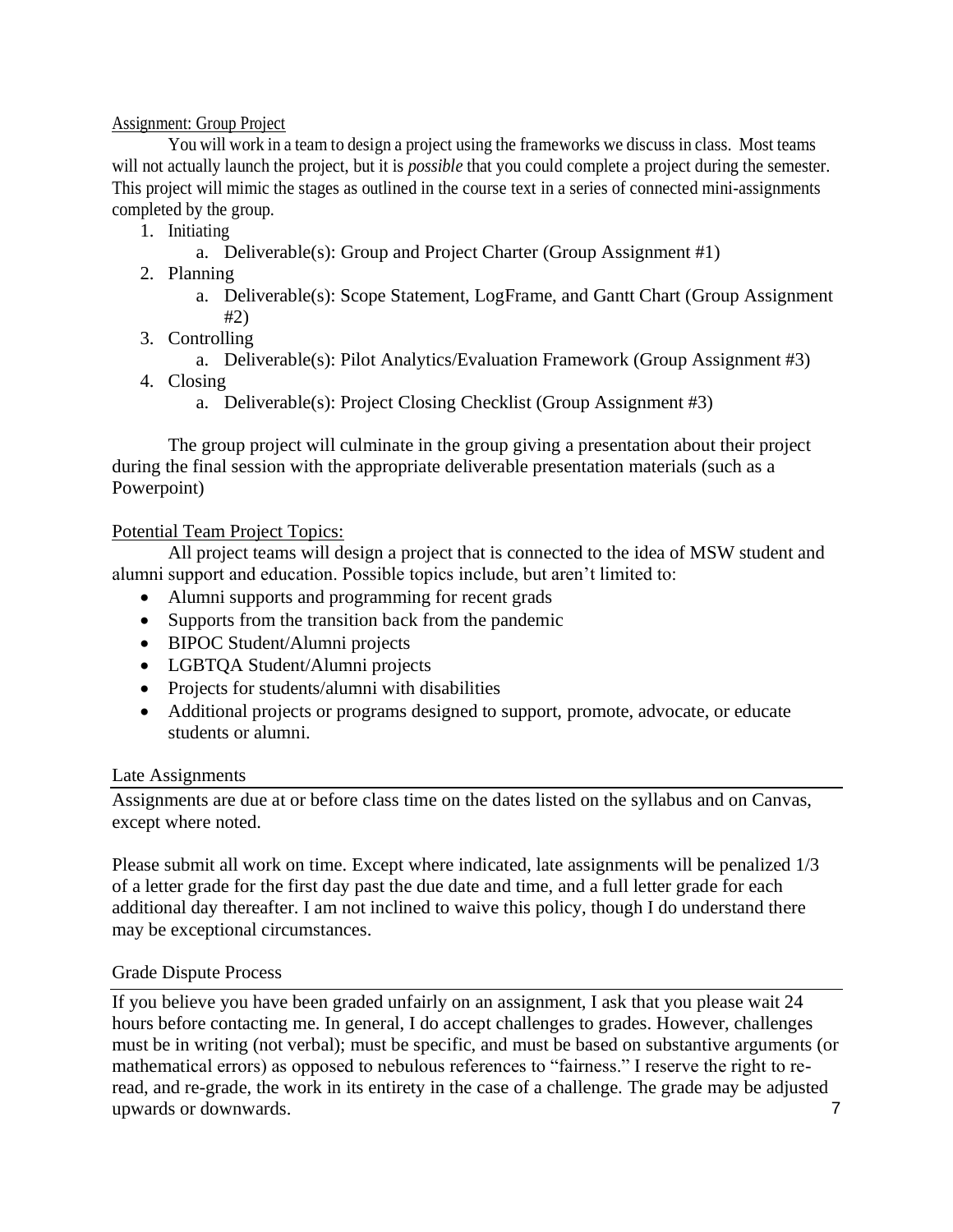## Expectations for Written Work

Development of professional writing is a goal of the course, and I will consider writing quality in grading. Proofread written work carefully; I strongly recommend that you have a colleague read your documents for clarity, typos, omitted words, etc. Purdue University's OWL website [https://owl.english.purdue.edu/owl/ i](https://owl.english.purdue.edu/owl/)s a great resource for general writing and formatting advice.

The Sweetland Writing Center (SWC) is located at 1310 North Quad (corner of W. Washington and State St.). Graduate students are eligible for seven sessions per semester. For help with your paper, please free to consult them for writing support. They can help you develop your argument, improve your paper organization, correct grammar mistakes, and craft effective prose. You can register with them on line and schedule an appointment: Website: <http://www.lsa.umich.edu/sweetland/>

In addition, social work students can receive individual writing assistance from Betsy Williams, Writing Skills and Study Skills Coordinator, through the UM SSW Career Services office. Students may schedule an appointment and bring a draft of their paper (at any stage) along with the text of the assignment and any questions or concerns they may have. Email [ssw](mailto:ssw-cso@umich.edu)[cso@umich.edu o](mailto:ssw-cso@umich.edu)r call 734-763-6259. Finally, another resource is the English Language Institute:<http://www.lsa.umich.edu/eli>

## **Grading**

Letter grades ranging from "A" to "E" are earned, with "+" or "-" distinguishing the degree of performance. Specific expectations for each assignment will be provided in an assignment rubric published on Canvas three weeks prior to the due date.

 $A+ = 100$  B+ = 87-89 C+ = 77-79 D = 66-69  $A = 96-99$  B = 83-86 C = 73-76 E = less than 66  $A = 90-95$  B  $= 80-82$  C  $= 70-72$ 

Per the MSW student guidebook, letter grades from A through E are given for class performance. Grades of A are given for exceptional individual performance and mastery of the material. The use of A+, A, and A– distinguishes degrees of superior mastery. B grades are given to students who demonstrate mastery of the material:  $B+$  is used for students who perform just above the mastery level but not in an exceptional manner; B– is used for students just below the mastery level. C grades are given when mastery of the material is minimal. A C– is the lowest grade which carries credit. D grades indicate deficiency and carry no credit. E grades indicate failure and carry no credit.

## **How to best benefit from this course:**

- 1. Come to classes regularly and on time.
- 2. Find learning and positive experiences with your classmates and the instructor.
- 3. Proclaim yourself a willing and active co-learner, with the desire to learn and to help teach with the learned experience you bring to the class.
- 4. Read your assignments, and read them on time.
- 5. If asked by the instructor to give your opinion on a topic, give your best answer; or help 8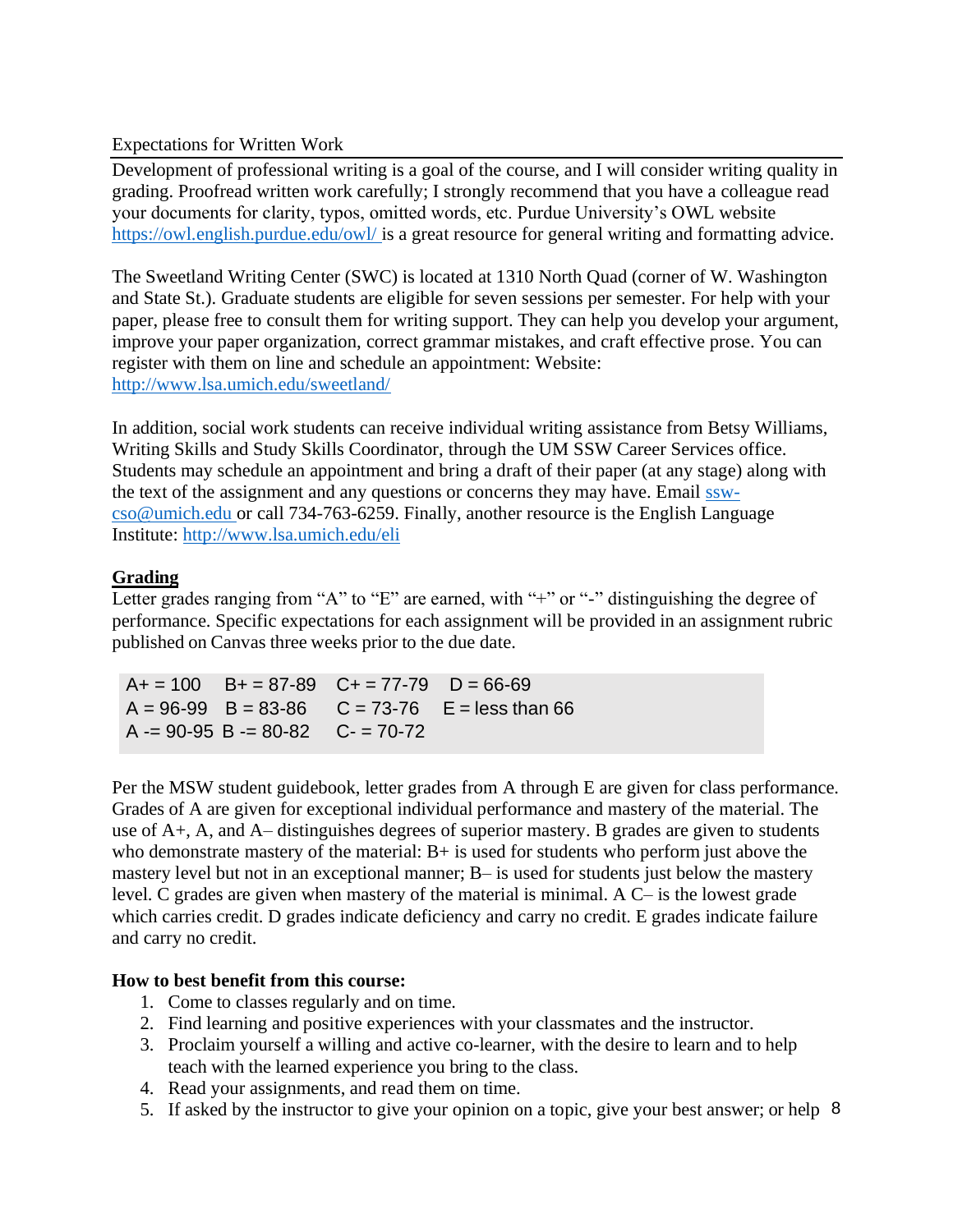the professor to better understand how you can feel you can best participate in discussion.

- 6. Willingly and unselfishly share your ideas, experiences, and opinions to the class.
- 7. Go above and beyond the call of duty in participation.
- 8. Appreciate the opinions and values of your classmates.
- 9. Turn in your assignments completed well and on time.
- 10. Respect the basic tenets of confidentiality in this class, where people are encouraged to share their knowledge, experiences, beliefs, and fears; and expect that their confidentiality will be respected.

## COVID-19 Statement

For the safety of all students, faculty, and staff on campus, it is important for each of us to be mindful of safety measures that have been put in place for our protection. By returning to campus, you have acknowledged your responsibility for protecting the collective health of our community.

Your participation in this course on an in-person/hybrid basis is conditional upon your adherence to all safety measures mandated by the state of Michigan and the University, including maintaining physical distancing of six feet from others, and properly wearing a face covering in class. Other applicable safety measures may be described in the Wolverine Culture of Care and the University's Face Covering Policy for COVID-19.

Your ability to participate in this course in-person/hybrid may be impacted by failure to comply with campus safety measures. Individuals seeking to request an accommodation related to the face covering requirement under the Americans with Disabilities Act should contact the Office for Institutional Equity. If you are unable or unwilling to adhere to these safety measures while in a face-to-face class setting, you will be required to participate on a remote basis. I also encourage you to review the Statement of Student Rights and Responsibilities and the COVIDrelated Addendum to the Statement of Student Rights and Responsibilities.

## Health-Related Class Absences

Please evaluate your own health status regularly and refrain from attending class and coming to campus if you are ill. You are encouraged to seek appropriate medical attention for treatment. School of Social Work students who miss class due to illness of any kind will be given opportunities to access course materials online or provided with alternative learning opportunities. Please notify me by email at [cafferjh@umich.edu](mailto:cafferjh@umich.edu) about your absence as soon as practical, so that I can make accommodations. Please note that documentation (a doctor's note) for medical excuses is not required.